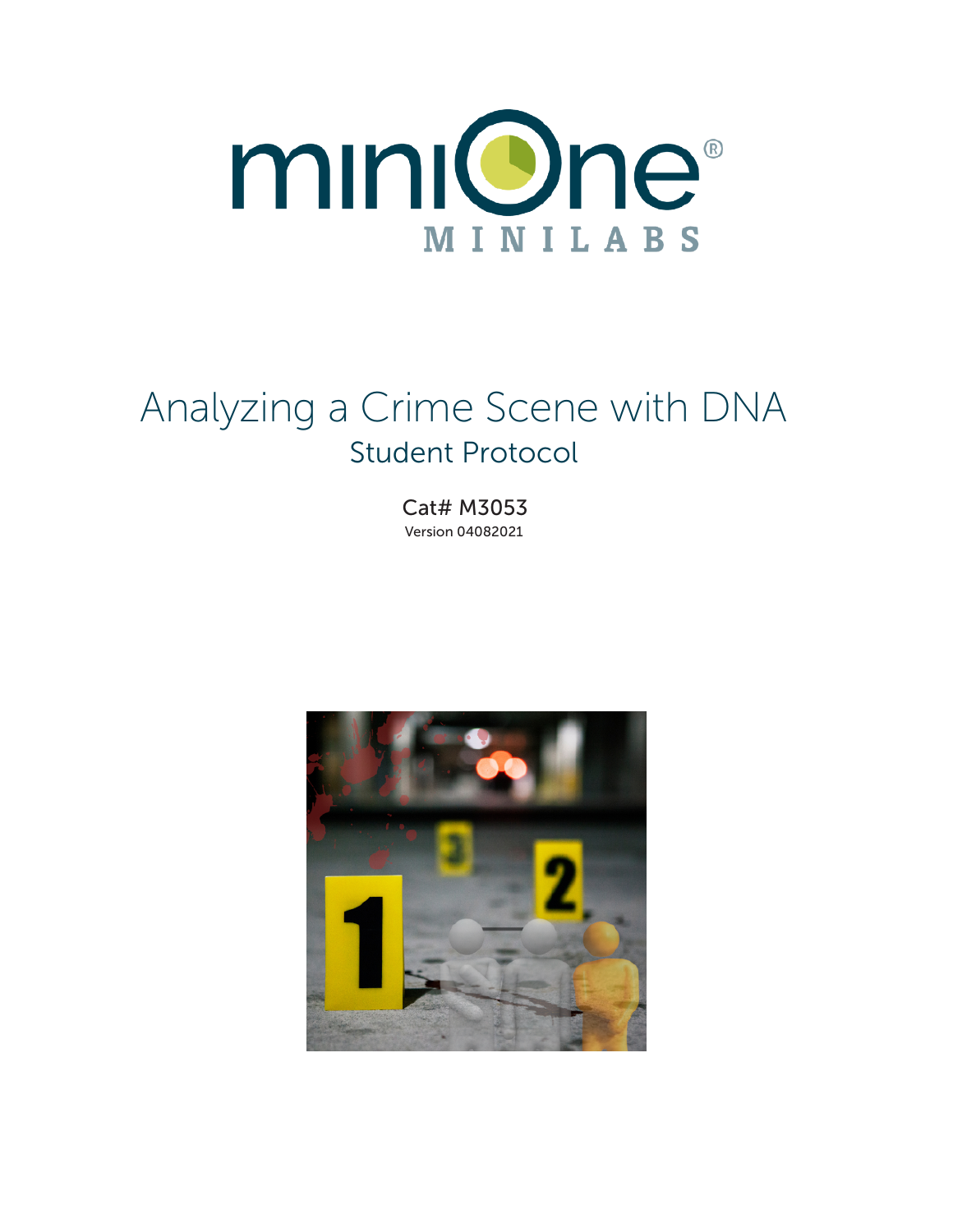# Table of Contents

| Laboratory Safety                |  |
|----------------------------------|--|
| Student Electrophoresis Protocol |  |
| Results Analysis                 |  |

### Laboratory Safety

- 1. Wear lab coats, gloves, and eye protection as required by district protocol.
- 2. Use caution with all electrical equipment such as PCR machines and electrophoresis units.
- 3. Heating and pouring molten agarose is a splash hazard. Use caution when handling hot liquids. Wear eye protection and gloves to prevent burns.
- 4. Wash your hands thoroughly after handling biological materials and chemicals.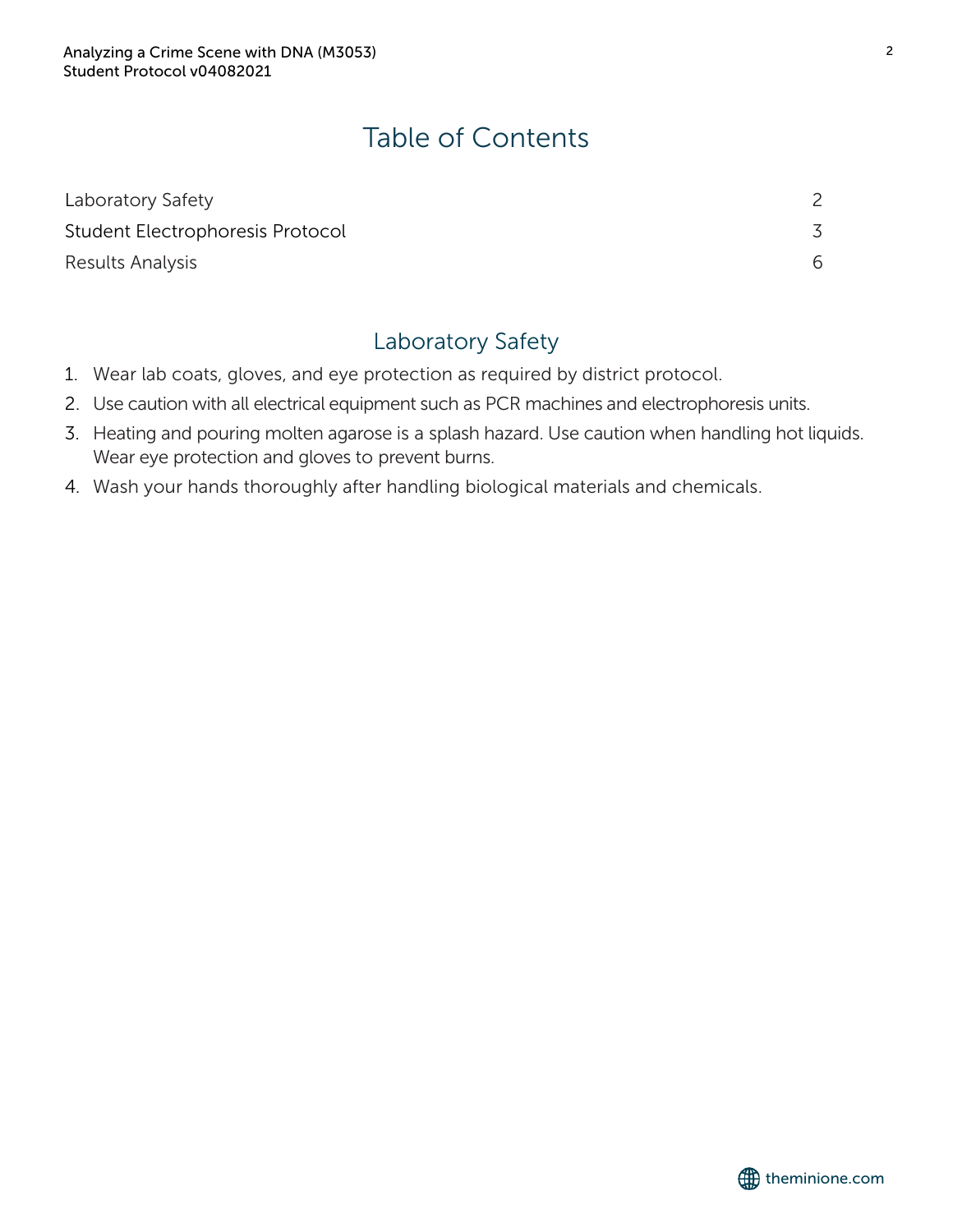# MiniOne Visual Instructions for Electrophoresis

#### **Materials**

1 Minione® Casting System 1 MiniOne® Electrophoresis System 1 agarose GreenGel™ cup (1% TBE) 6 DNA samples 1X TBE running buffer (135 mL) 1 micropipette (2-20µL) 6 pipette tips

| Lane $#$ | <b>Tube Label</b> | <b>Tube Contents</b>             | Load<br>Volume |
|----------|-------------------|----------------------------------|----------------|
|          | A                 | MiniOne Universal Marker         | $10 \mu L$     |
|          | B                 | Blood from crime scene:<br>Table | $10 \mu L$     |
| 3        | C                 | Blood from crime scene:<br>Floor | $10 \mu L$     |
|          | D                 | Eric                             | $10 \mu L$     |
| 5        | F                 | Dom                              | $10 \mu L$     |
| 6        |                   | Anna                             | 10 uL          |

### How to Cast a Gel

- 1. Place the MiniOne® Casting Stand on a level surface and place gel trays in the two cavities. For proper tray orientation place the tab edge of the tray on the left side. Insert the comb into the slots at the top of the casting stand with the 6-well side facing down.
- 2. **Partially** peel the film off of a GreenGel<sup>™</sup> cup and microwave for 25-30 seconds. Allow to cool for 15 seconds. DO NOT microwave more than 5 gel cups at a time.
- 3. One gel cup is for making one agarose gel! Slowly pour the hot agarose solution into a gel tray. Make sure there are no air bubbles in the agarose solution. Let the agarose gel solidify for 10 minutes or until opaque.

#### DO NOT disturb the gel until time is up.

4. Carefully remove comb when gel is ready. Remove gel tray with solidified gel from Casting Stand and wipe off any excess agarose from the bottom of the tray.



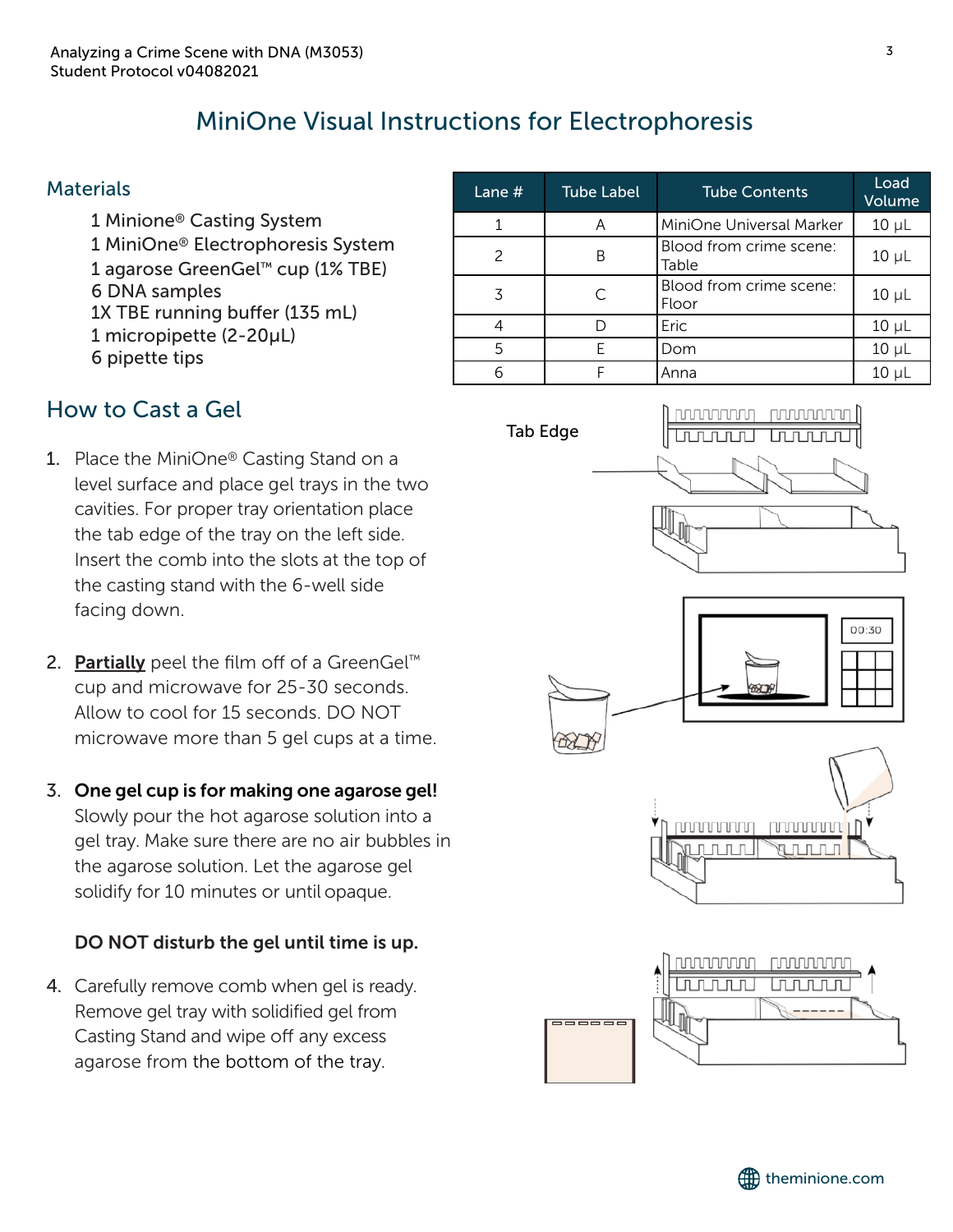#### Analyzing a Crime Scene with DNA (M3053) 4 Student Protocol v04082021

### How to Load a Gel

- 1. Ensure the black viewing platform is in the gel tank.Makesurethewellsarealignedwiththe marks on the platform on the negative end.
- 2. Plug the power supply into the wall and carefully insert the other end into the back of the MiniOne® Carriage.
- 3. Place the gel tank into the carriage so the carbon electrodes are touchingthe gold rivets and the tank sits level with the carriage.
- 4. Place the gel tray with the gel into the gel tank. The gel tank should not have any bufferin it when putting the geltray with gel into it.
- 5. Turn the low intensity blue LED on by pressing the  $\overleftrightarrow{O}$ . button on the carriage.
- 6. Measure 135 mL of TBE running buffer and pour into **one side** of the gel tank. Watch the air push out between the gel tray and viewing platform. Once air has been removed from under the gel tray, pour remaining buffer into the other side of the gel tank.
- 7. Place photo hood on the carriage.
- 8. Press the power button which should now be a solid green light. If green light is solid, turn off the unit and proceed to loading gels.
- 9. Turn the low intensity blue light on by pressing the button on the carriage to help visualize the wells when loading.
- 10. Load 10 µL per well. Remember to change pipette tips for each sample. Load your samples according to the order given in the sample chart.





**theminione.com**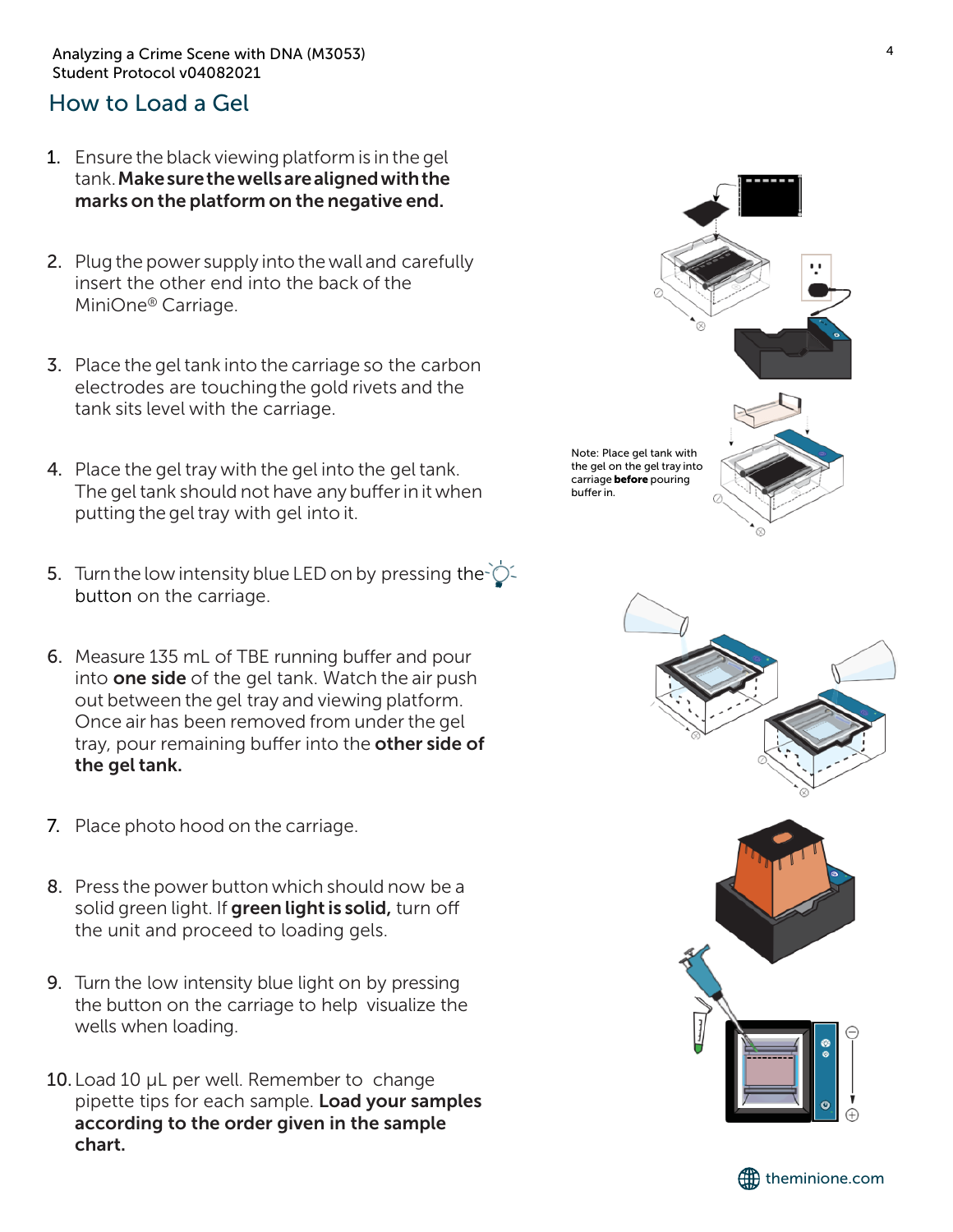## Run, Visualize and Capture Image

1. Once the gel is loaded, do not move it. Make sure the power supply is plugged in and place the photo hood on the carriage. Turn on the unit by pressing the  $\circled{0}$  button. The green LED next to the button will turn on.

#### The green power LED will not turn on if:

- The tank is not properly placed inside the carriage.
- There is no or too little buffer in the tank.
- The buffer is too diluted.
- The photo hood is not on the carriage.
- The power supply is not plugged in. Check by turning on the blue LEDs.
- If the green power LED is blinking, please refer to the troubleshooting steps in the MiniOne Electrophoresis Instruction Manual
- 2. Have students periodically check the migration of the bands (~every five minutes).
- 3. Allow the gel to run 25 minutes or until DNA separation is sufficient. Keep in mind small DNA samples run faster so it's important to periodically check where your bands are. After your run is complete, turn off the power by pressing the  $\circ$ button. Use the low intensity for viewing during the run. Light will weaken the fluorescent DNA signal.
- 4. Document your results.

Wipe off the condensation from the inside of the hood with a soft cloth if necessary, then place the hood back on the carriage. **Turn on** the high intensity light. Place your cell phone or camera directly on the photo hood to take a picture of the DNA. DO NOT zoom in as this will result in blurry pictures. (The photo hood is already at the optimal focal length for a smart device.

5. Clean up. Follow teacher's instructions on disposal and clean up.







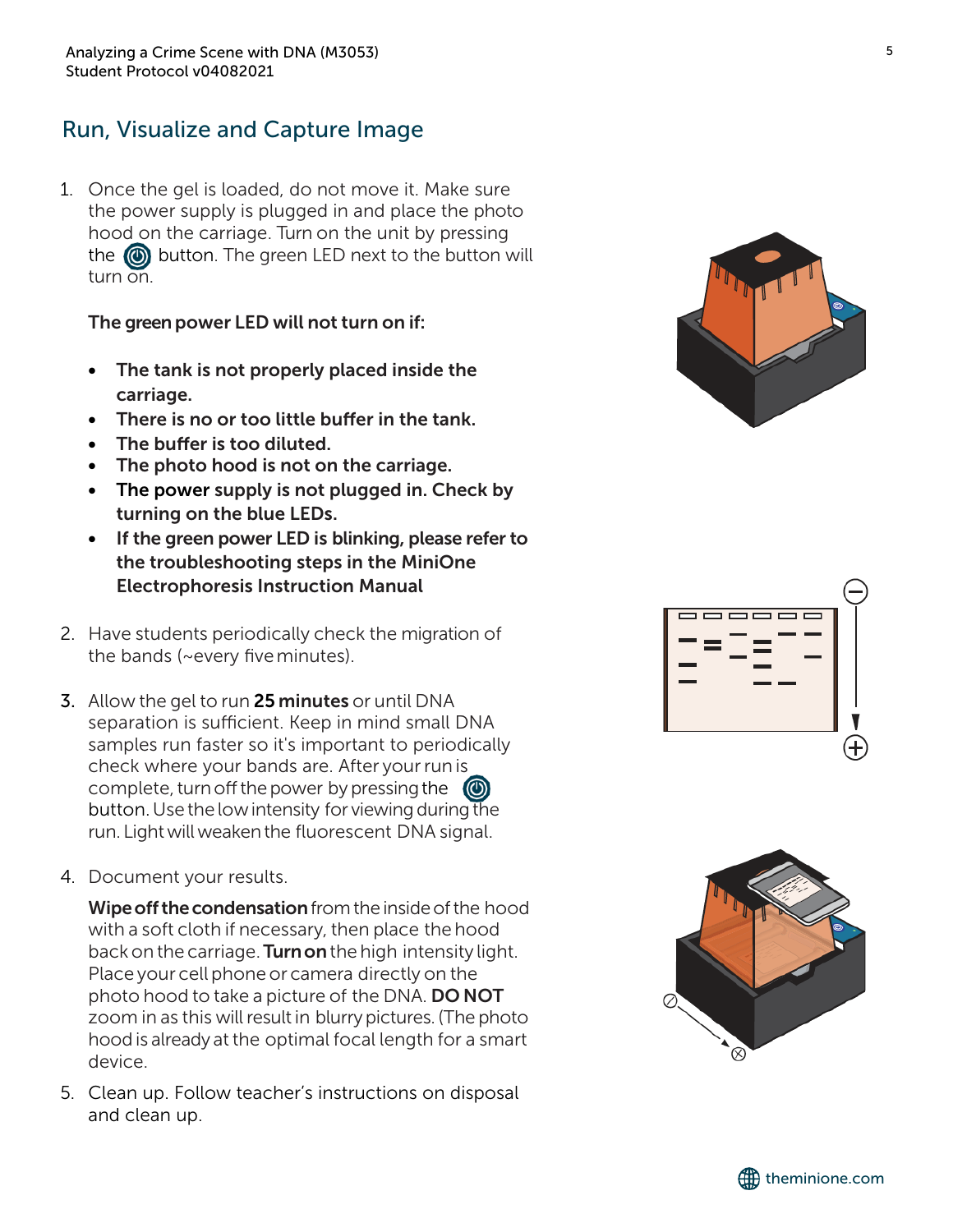# Clean Up

#### Note: All reagents in this lab can be disposed as non-hazardous waste.

- 1. After collecting data and documenting results, remove the photo hood and unplug the power supply from the wall and from the back of the MiniOne® Carriage Remove the clear running tank from the carriage and remove the gel and tray from the running tank.
- 2. Pour the used running buffer down the drain or into a waste beaker. Throw the gel away AND SAVE THE GEL TRAYS. Rinse the clear plastic running tank, gel tray, comb, and casting system with DI or distilled water. Allow the tanks to fully air dry before storing.
- 3. Use a paper towel or Kimwipe™ to gently wipe the gold rivets in the carriage (where the electrodes connect) to ensure all moisture is removed. Wipe up any buffer that may have spilled into the black carriage. Follow any additional directions the instructor gives for clean up and storage.

# Part II: Results

What does your gel look like? Record images of the gel in the gel below